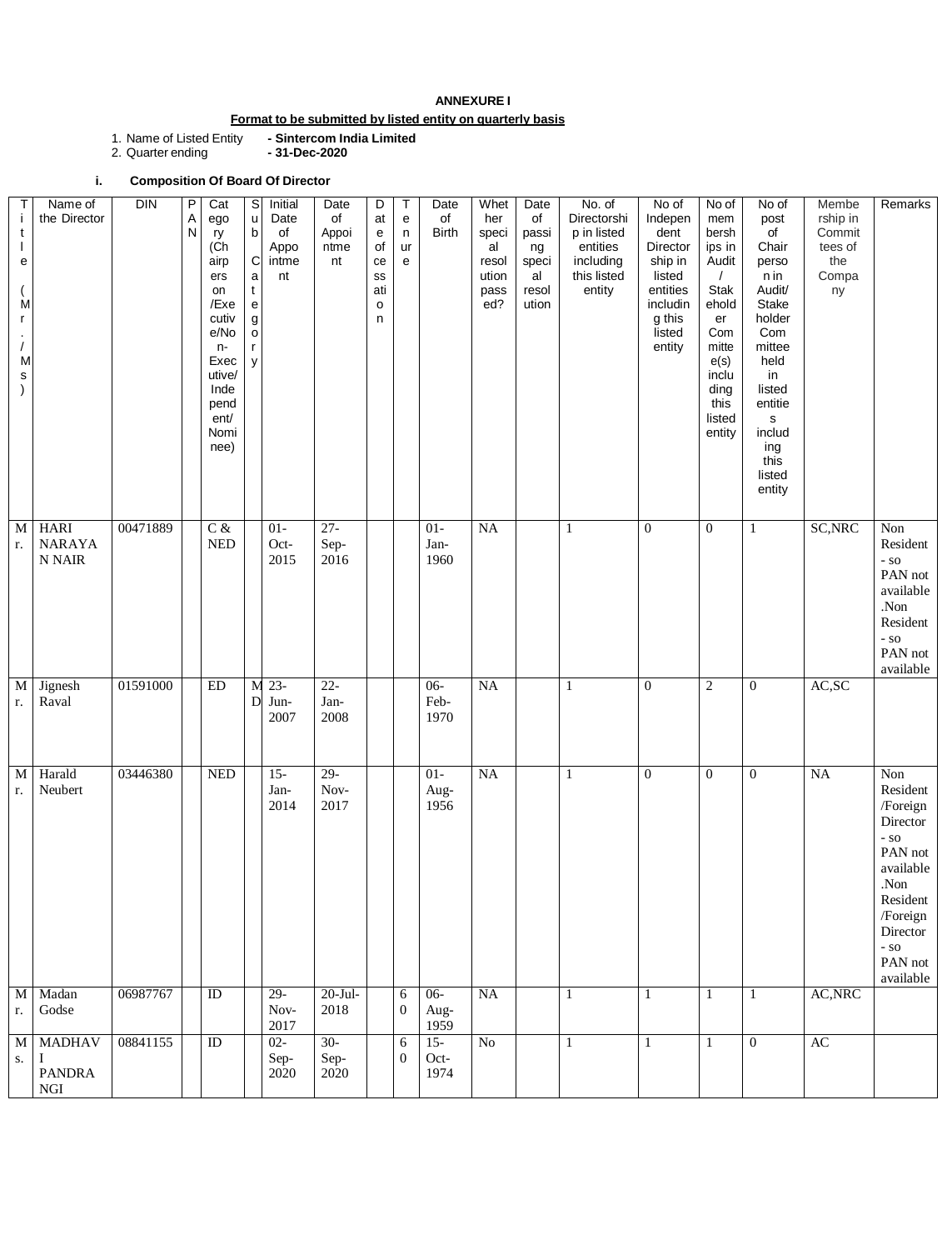| M DARA<br>KALYANI<br><b>WALA</b> | 03311200        | ID | $02 -$<br>Sep-<br>2020 | $30-$<br>$Sep-$<br>2020 | O | -09<br>Apr-<br>1956 | No |                                                                              |  | U | SC, NRC |  |
|----------------------------------|-----------------|----|------------------------|-------------------------|---|---------------------|----|------------------------------------------------------------------------------|--|---|---------|--|
|                                  | Company Remarks |    |                        |                         |   |                     |    | Mr. Hari Nair and Mr. Harald Neubert are Foreign/ Non India Directors so PAN |  |   |         |  |

| <b>Company Remarks</b>                         | Mr. Hari Nair and Mr. Harald Neubert are Foreign/ Non India Directors so PAN<br>are not available |
|------------------------------------------------|---------------------------------------------------------------------------------------------------|
| Whether Regular chairperson<br>appointed       | Yes                                                                                               |
| Whether Chairperson is<br>related to MD or CEO | Yes                                                                                               |

## **ii. Composition of Committees**

### **a. Audit Committee**

| Sr.<br>No. | Name of the Director | Category | Chairperson/Membership | Appointment<br>Date | <b>Cessation Date</b> |
|------------|----------------------|----------|------------------------|---------------------|-----------------------|
|            | Jignesh Raval        | ED       | Member                 | 29-Nov-2017         |                       |
|            | Madan Godse          | ΙD       | Chairperson            | 29-Nov-2017         |                       |
|            | <b>MADHAVI</b>       | ID       | Member                 | $02-Sep-2020$       |                       |
|            | PANDRANGI            |          |                        |                     |                       |

| Company<br>Remarks       |     |
|--------------------------|-----|
| <b>Whether Permanent</b> | Yes |
| chairperson appointed    |     |

## **b. Stakeholders Relationship Committee**

| Sr. | Name of the Director | Category  | Chairperson/Membership | Appointment   | <b>Cessation Date</b> |
|-----|----------------------|-----------|------------------------|---------------|-----------------------|
| No. |                      |           |                        | Date          |                       |
|     | HARI NARAYAN NAIR    | $C &$ NED | Chairperson            | 29-Nov-2017   |                       |
|     | Jignesh Raval        | ED        | Member                 | 29-Nov-2017   |                       |
|     | DAR A                | ID        | Member                 | $02-Sep-2020$ |                       |
|     | KALYANIWALA          |           |                        |               |                       |

| Company Remarks          |     |
|--------------------------|-----|
| <b>Whether Permanent</b> | Yes |
| chairperson appointed    |     |

### **c. Risk Management Committee**

| Sr.<br>No. | Name of the Director     | Category | Chairperson/Membership | Appointment<br>Date | <b>Cessation Date</b> |
|------------|--------------------------|----------|------------------------|---------------------|-----------------------|
|            |                          |          |                        |                     |                       |
|            | Company Remarks          |          |                        |                     |                       |
|            | <b>Whether Permanent</b> | No       |                        |                     |                       |

# chairperson appointed **d. Nomination and Remuneration Committee**

| u.  | <b>TUTHING IN A THE INCLUST AND INCLUST</b> |          |                        |               |                       |  |  |  |
|-----|---------------------------------------------|----------|------------------------|---------------|-----------------------|--|--|--|
| Sr. | Name of the Director                        | Category | Chairperson/Membership | Appointment   | <b>Cessation Date</b> |  |  |  |
| No. |                                             |          |                        | Date          |                       |  |  |  |
|     | HARI NARAYAN NAIR                           | C & NED  | Member                 | 29-Nov-2017   |                       |  |  |  |
|     | Madan Godse                                 | ID       | Member                 | 29-Nov-2017   |                       |  |  |  |
|     | <b>DARA</b>                                 | ID       | Chairperson            | $02-Sep-2020$ |                       |  |  |  |
|     | <b>KALYANIWALA</b>                          |          |                        |               |                       |  |  |  |

| Company Remarks          |     |
|--------------------------|-----|
| <b>Whether Permanent</b> | Yes |
| chairperson appointed    |     |

## iii. **Meeting of Board of Directors**

| Date(s) of Meeting<br>$\vert$ (if any) in the<br>previous quarter | Date(s) of Meeting<br>(if any) in the<br>relevant quarter | Whether<br>requirement of<br>Quorum met | Number of<br>Directors present | <b>Number of Independent</b><br>Directors present |
|-------------------------------------------------------------------|-----------------------------------------------------------|-----------------------------------------|--------------------------------|---------------------------------------------------|
| $02$ -Sep-2020                                                    | 13-Nov-2020                                               | Yes                                     |                                |                                                   |

| Company Remarks         | We regret for this mistake on our part and assure you that henceforth we shall<br>be more careful with our filings and shall avoid repetition of such mistakes. |
|-------------------------|-----------------------------------------------------------------------------------------------------------------------------------------------------------------|
| Maximum gap between any | 71                                                                                                                                                              |